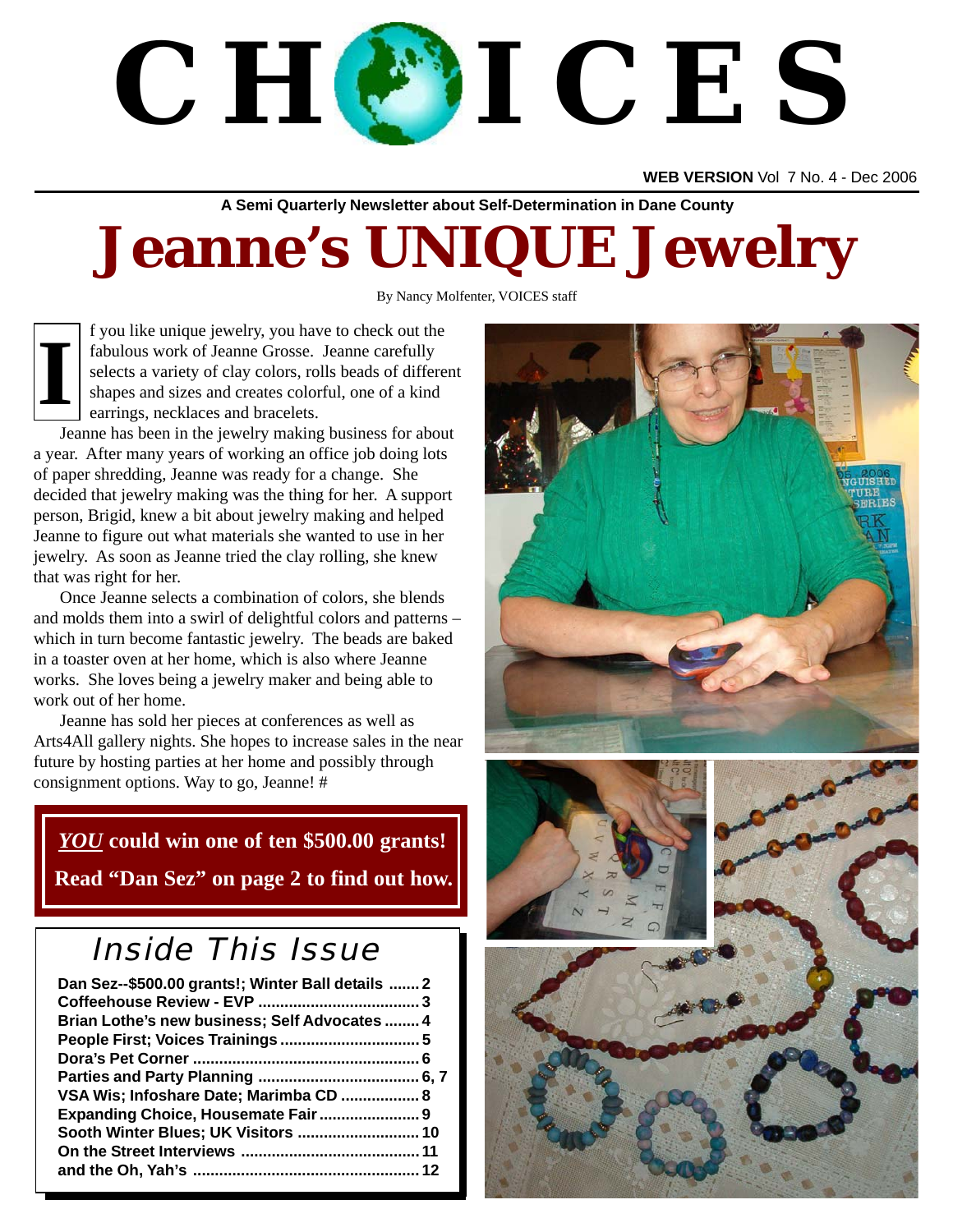

by Dan Rossiter, Manager Developmental Disabilities Services, Dane County



# **YOU could win a \$500 grant!**

Well, here's a twist on my usual meanderings. Dane County received a gift from an anonymous source. Some wonderful benefactor donated \$5,000 to be used on behalf of adults with developmental disabilities. So, what we'd like to do is spread the wealth and make ten \$500 grants.

What we'd like from you (and by you, I mean anyone who reads this or hears about it) is a one page (no more) description on how you might use \$500 to fund some activity that would involve a number of people doing stuff that wouldn't be possible without some seed money. And that's it. Just answer the usual "who, what, when, where, why and how much" questions and we'll put together a panel to rate the proposals.

The money is available now but doesn't necessarily have to be spent in any time frame. It could be something next month, or 9 months from now.

**Please submit your ideas to me by January 31st** and we will let folks know by mid-February which ideas will be funded. If you have questions, please email them to me at Rossiter@co.dane.wi.us and I'll make up some answers.

In the meantime, enjoy your holidays.



The Arc-Dane County, The Epilepsy Foundation, and The Madison Concourse Hotel are sponsoring the Winter Ball 2007. Here are the exciting details:

| <b>WHERE:</b> | The Madison Concourse Hotel |
|---------------|-----------------------------|
|               | 1 West Dayton St., Madison  |
| <b>DATE:</b>  | Sunday, January 14, 2007    |
| <b>TIME:</b>  | $6:30$ pm - $9:30$ pm       |

**(snacks served from 6:30 to about 7:30)**

### **HOW MUCH DOES IT COST? \$2 per ticket**

**The ticket includes the Ball and hot and cold light snacks, sponsored by The Epilepsy Foundation . Staff or family accompanying you also need to purchase tickets.**

**WHERE CAN WE PARK? Limited free parking is available at the Concourse. If the lot fills there is a parking ramp across the street (charges by the hour or a flat rate for the night)**

### **HOW CAN WE GET TICKETS?**

- **Reservation Deadline is Monday, January 8, 2007**
- **The requested number of tickets are to be paid for up front. Make checks payable to "The Arc-Dane County"**
- **To receive tickets, please send the following:**
	- **1. Total number of tickets needed for both people with disabilities and their guests, staff, and family members.**
	- **2. A check for \$2.00 times the number of tickets requested.**
	- **3. Information about the person receiving the tickets, including emergency contact phone numbers.**
- **Send the above to Ken Hobbs (608-257-9738), arcdane@chorus.net The Arc-Dane County 1320 Mendota Street Suite 111A Madison WI 53714 (FAX: 608-663-0294)**

**Tickets will be distributed on a first come - first served basis. Once you receive your tickets, you are responsible to distribute all the tickets you have received.**

**If you find you have purchased more tickets than you need or need more tickets, please call Ken Hobbs after January 8th at 257-9738.**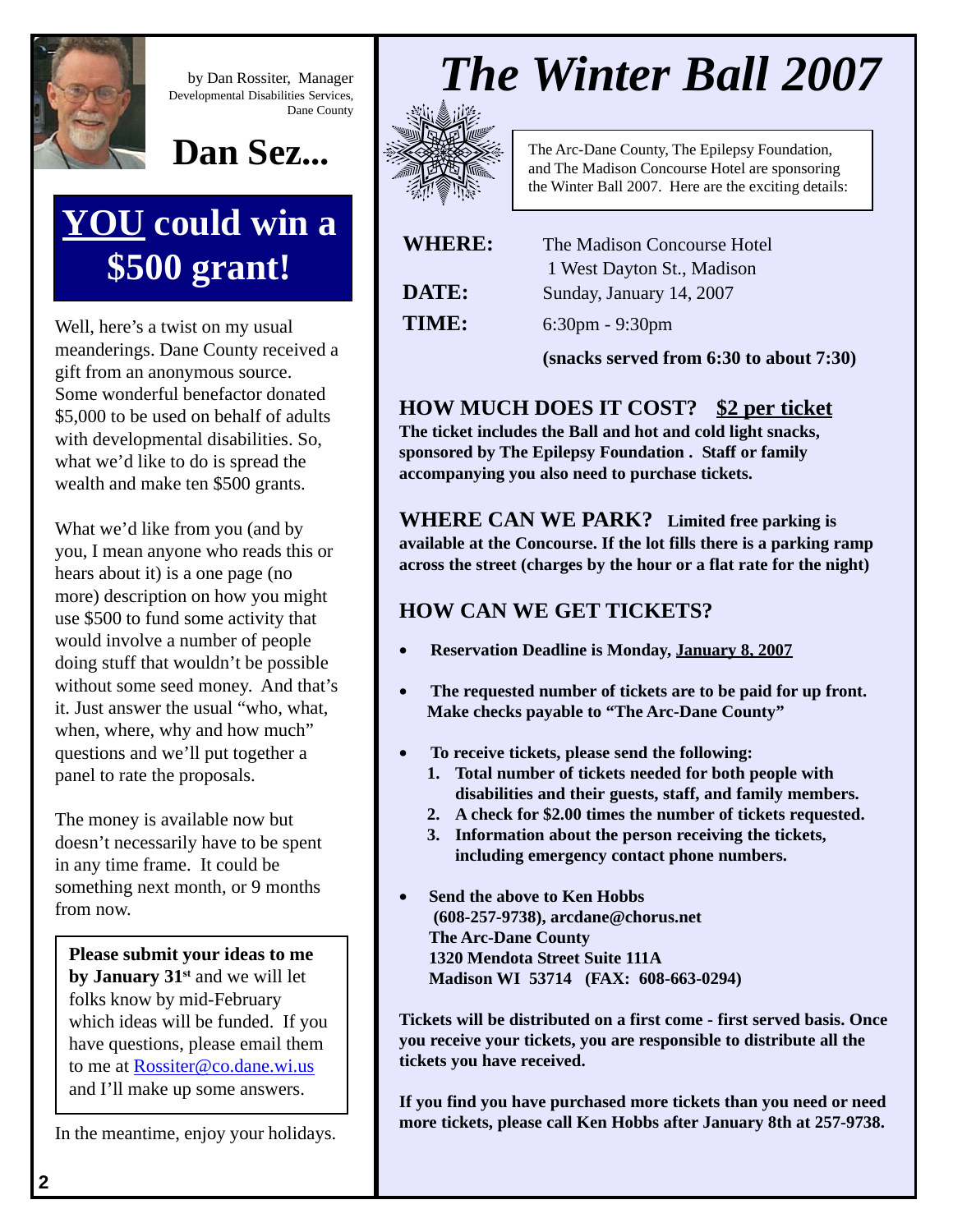# Spillin' the Beans

### **Garry Reviews E.V.P. Coffeehouse on East Washington Avenue**

by Garry Herald and Ginger Ganser

It's a gloomy winter day outside but a warm, balmy 84 degrees over at EVP on East Washington and Baldwin Street today. Colorful purple walls are decorated with artwork and a comfy couch awaits a



customer to claim its space. EVP serves freshly brewed coffee here and we are told that the beans are always ground within five days.

For a \$1.50, you can drink coffee with a friend and not feel rushed or crowded. Never heard of EVP? It is owned by two women who went to the UW here in Madison. The name comes from a French phrase "Etes-Vous Prets" that the UW rowing club yells at the beginning of their races. In English it means "are you ready?!"

If you like getting out to new coffee places, you should try EVP. The parking lot is small so you may have to park along the street but there are two other locations, one EVP coffee bar in the VA Hospital and one at 3809 Mineral Point. The East Washington location is accessible for someone in a wheelchair.

Are you ready for a coffee joke? A customer says to a waiter "Is this supposed to be coffee or tea?" The waiter asks, "What does it taste like?" and the customer replies, "It tastes like gasoline!" The waiter replies, "Well, sir, that would be the coffee. The tea tastes like turpentine."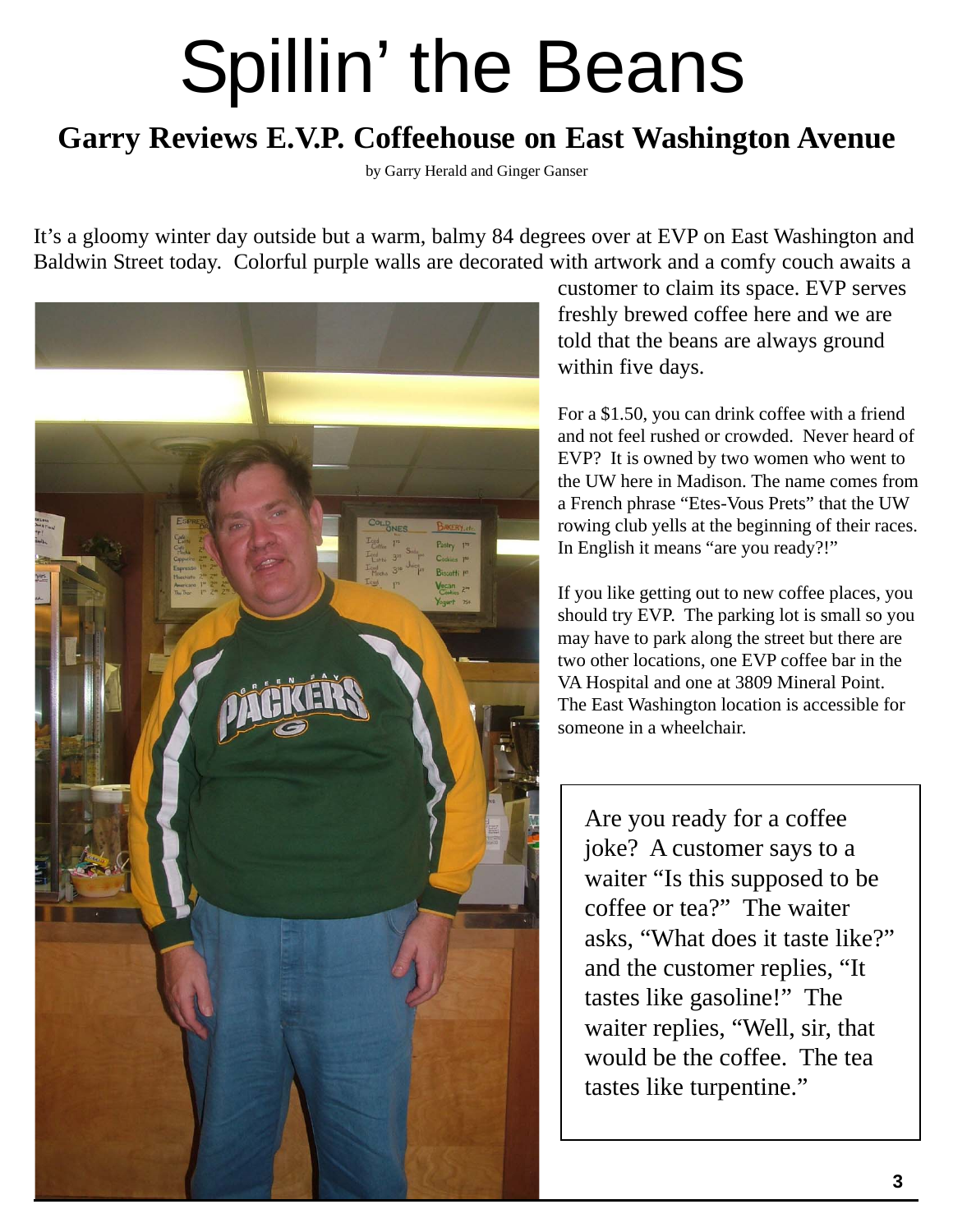### **Brian Lothe Can Make Your Yard ENJOYABLE Again!**



Being an entrepreneur is almost a rite of passage in the Lothe family. So it comes as no wonder that Brian Lothe would carry on the family tradition by starting up his own business. Thus, **POOP PATROL** is born!

**POOP PATROL** is a pet waste elimination service, just getting on its feet this fall. **POOP PATROL** relieves pet owners of the headache and misery of collecting their pet waste. Customers have the choice of weekly, bi-monthly or monthly collection. All waste is then disposed of in an environmentally safe manner.

A business in the pet industry was only natural as Brian is an animal lover. A pet owner himself, he knows the importance of maintaining a waste free area for the safety and happiness of animals and their owners. Brian also has quite a bit of experience in the commercial pet service industry, gathered from working in a local dog grooming business.

If you'd like our help cleaning up after your pet, call **POOP PATROL 236-4434**



# **Calling All Self-Advocates... We Need YOU!**

### **Do you have a special interest in one of these areas?**



- **1) Quality Assurance for Support Services** The Quality Assurance Board meets on the last Tuesday of each month from 5 to 6:30 at 122 East Olin Avenue
- **2) Transportation Services** The Transportation Advisory Committee meets every 3-4 months during the day.
- **3) Crimes Prevention for People with Disabilities** This committee meets on the second Wednesday of every month in the afternoon

#### **We are looking for people to participate on committees about each of these subjects.**

**Please call Nancy at 263-5557 if you are interested in helping out.**

# **UP**<br>SPEAKINGUP Self Advocates: In Washington, D.C.

by Dan Remick

I recently had an opportunity to go to Washington D.C. with A.D.A.P.T. to meet with our politicians. We had a chance to talk to a Senator and a Congressman from Wisconsin and we even got to meet John Kerry. We told them that we were not happy with the fact that many people with disabilities are still forced to live in nursing homes even though they want to live out in the general community. This is true in places like Colorado and Tennessee – and even some here in our own state.

Some people with disabilities in Wisconsin still live at other types of institutions too. I lived in an institution

from  $1955 - 1973$  and I can say from very personal experience that it was not fun! It was like being in prison. We think it is time for that to end.

Everyone should be able to live in the community! We had to tell that to the politicians in Washington. We hope they heard us loud and clear and that our visit helped them to have a better understanding of what people with disabilities can do and what we want for our lives...just the same things that everyone else has!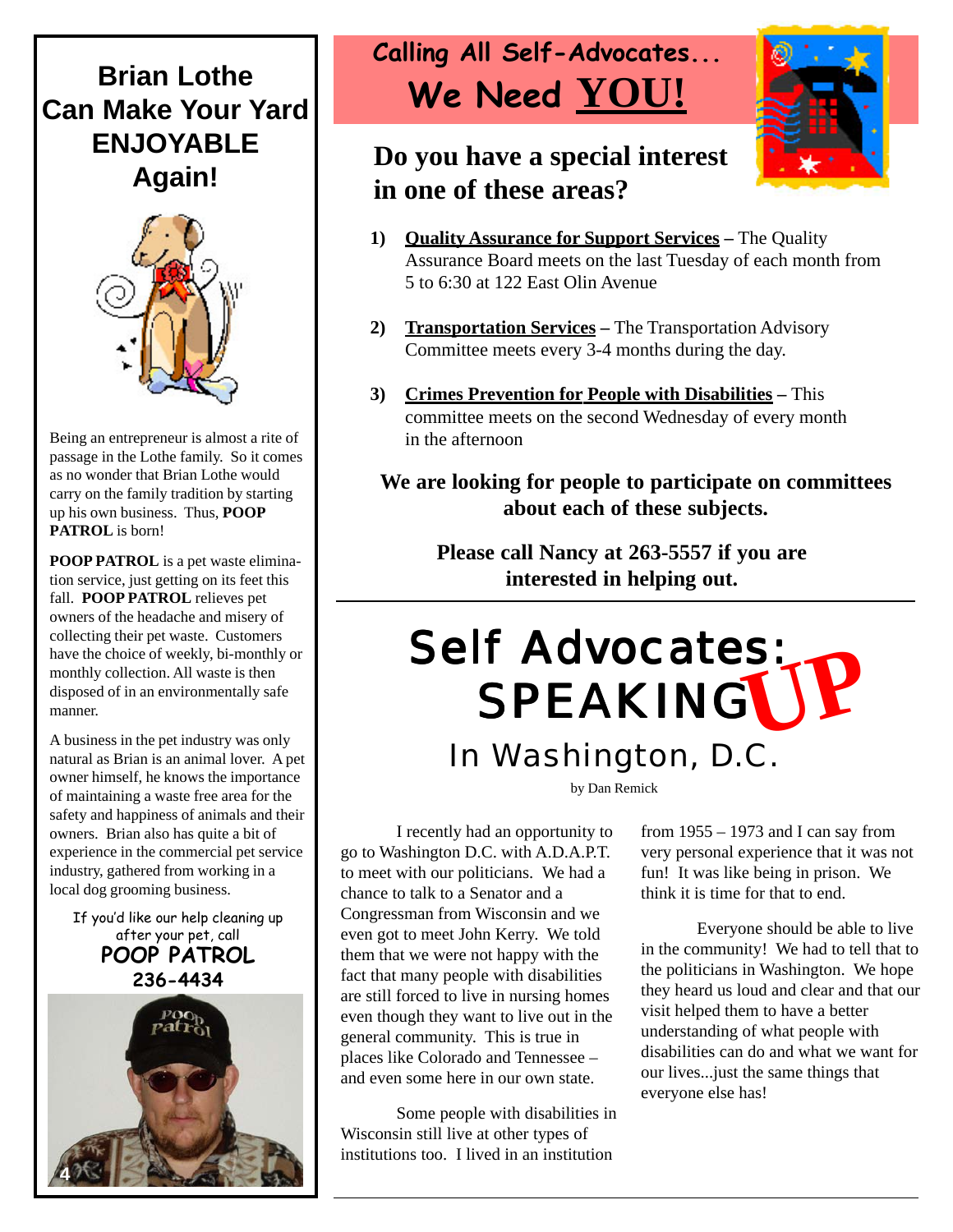# **PEOPLE FIRST Gets Out the VOTE!**

People First of Dane County members had the opportunity to hear from Melissa Mulliken from the Disability Vote Coalition and test out a new kind of voting machine at their last meeting. Melissa provided the group with information about voting by absentee ballot (anyone can do this!) and also about how to register and where to vote. People were very excited to have the chance to try out a new type of voting machine that is designed to be easier for people to use.

People First and the Disability Vote Coalition combine efforts to stress the importance of getting out and voting. Information about candidates of all parties running in the November elections was provided to everyone who attended the People First of Dane County meeting and people were offered assistance as needed to get out and vote.

This is a basic right of all Americans – including people with disabilities.



**People First member, Jeff B. wears his "I Vote!" button with pride**

### **PEOPLE FIRST of DANE COUNTY INFORMATION**

People First of Dane County meets on the 3rd Tuesday of each month

AT: Options in Community Living, 22 North 2<sup>nd</sup> St. FROM: 5:30 – 7 (Please note the time change!)



Pizza is available for \$1.00 per slice

### Upcoming Meetings:

January 16th 5:30 - 7 (new officer introductions)

February 20<sup>th</sup> 5:30 - 7

March 20th 5:30 - 7

All Self-Advocates are welcome to attend these meetings! Call Nancy at 263-5557 for more information.

# **VOICES**

### **Public Speaking Group\***

This group meets to discuss tips on public speaking, how to look for opportunities to do public speaking and ways to prepare for public speaking engagements. We also help each other practice.



Upcoming meeting dates are: **Monday February 26th from**  $10 - 12$ **Monday April 23rd from 10-12** and Monday June  $18<sup>th</sup>$  from  $10-12$ 

These meetings will take place at 122 East Olin Ave Suite 100.

### **Party Planning 101\***

We had a very successful party planning course in the Fall,

and now we want to help more selfadvocates learn about party planning and have fun at the same time. This time, we will plan a St.



Patty's Day party (corned beef and all!). Please join us for this two-part course. Week 1 is the planning and week 2 is the party.

**Friday March 9th from 6-8 pm and** Friday March 16<sup>th</sup> from 6-8 pm

Both of these sessions will be held at 122 East Olin. Ave. Suite 100.

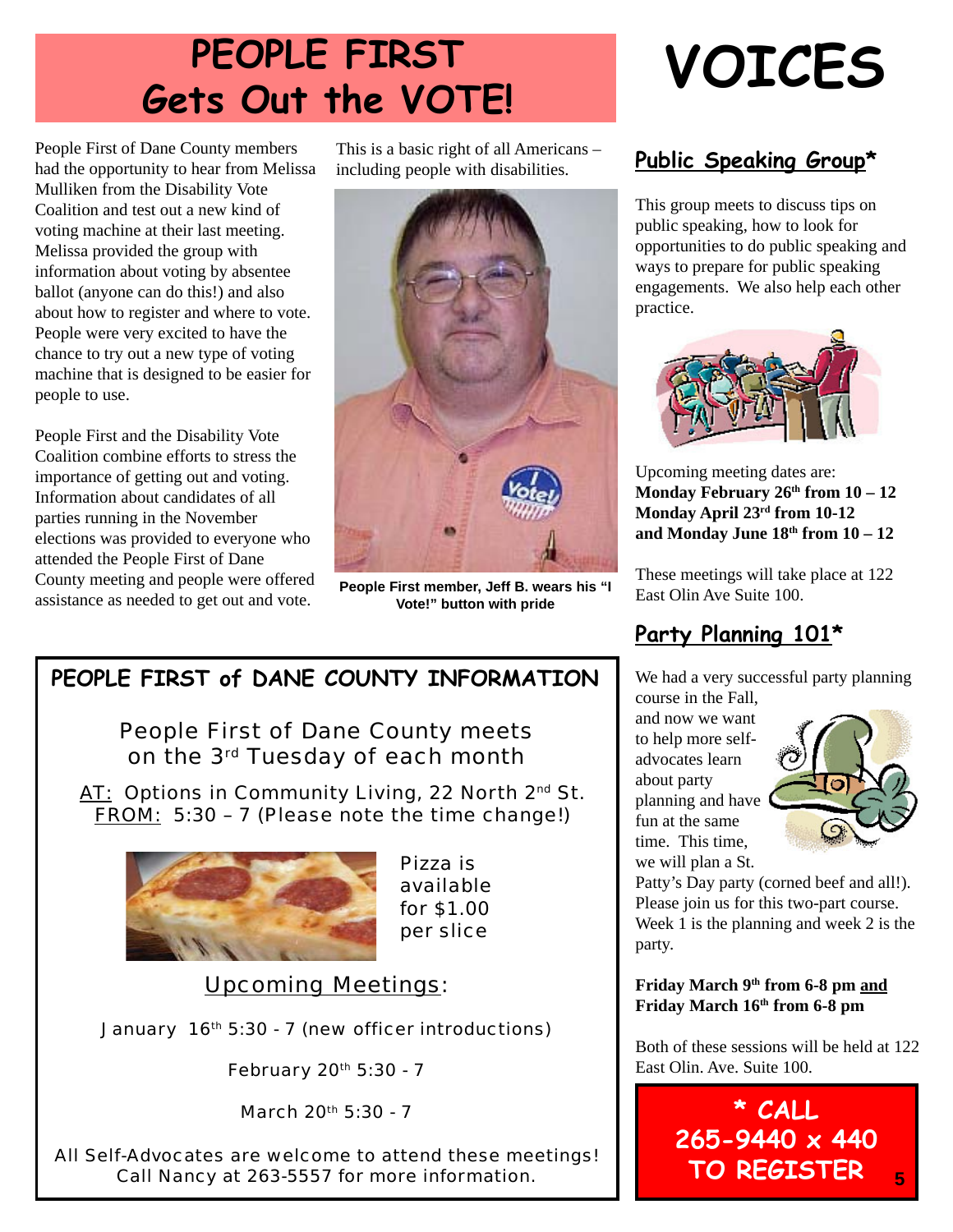

# **Trooper and Karla**

For this issue, we had a chance to meet a great service dog named Trooper and get an education about what service animals can do. Trooper is a 3 year old black lab owned by Karla Smith.

Karla has had Trooper for almost three years. Karla and Trooper hit it off right away when they met and the organization called the Wisconsin Academy for Service Dogs (WAGS) matched them right away.

Trooper and Karla have a very special bond. Karla was once hit by a car and Trooper stayed with her until help arrived. While Karla was in the hospital, Trooper was anxious and worried about her and enjoyed going to visit. Luckily for him, service dogs are allowed anywhere in the United States – it is a federal law.

Like other service dogs, Trooper wears a vest when he is "on duty." Being on duty means that he cannot do anything – including go visit with people other than Karla – unless he is given permission. Trooper only eats and goes to the bathroom on command too – very impressive!

Service dogs can also be seen wearing a blue vest, which means that they are in training, or a green vest, which means they are a companion dog rather than a fully trained service dog. Dogs who act as Seeing Eye dogs, also wear harness. (so remember, if a service dog does not have a harness, the person he works with is not visually impaired).

Karla is not visually impaired, so Trooper does not wear a harness. Trooper assists Karla, who uses a wheelchair, by picking items up off of the floor, getting items off of shelves, taking off her jacket, slippers, socks and even nylons, turning lights on and off, opening and closing doors, and pulling Karla up in her wheelchair when she slides down. Trooper also hands Karla's payments to cashiers at stores. He is a very versatile dog!

Trooper and Karla have visited some school classrooms and try to do community education about service animals and about living with a physical disability. WAGS is also another source of information. They can be reached at 608-250-WAGS (9247).



**6** *CHOICES***, May 2005 A Big Thank You to The Arc-Dane for throwing another great Halloween party at Pooley's in Madison**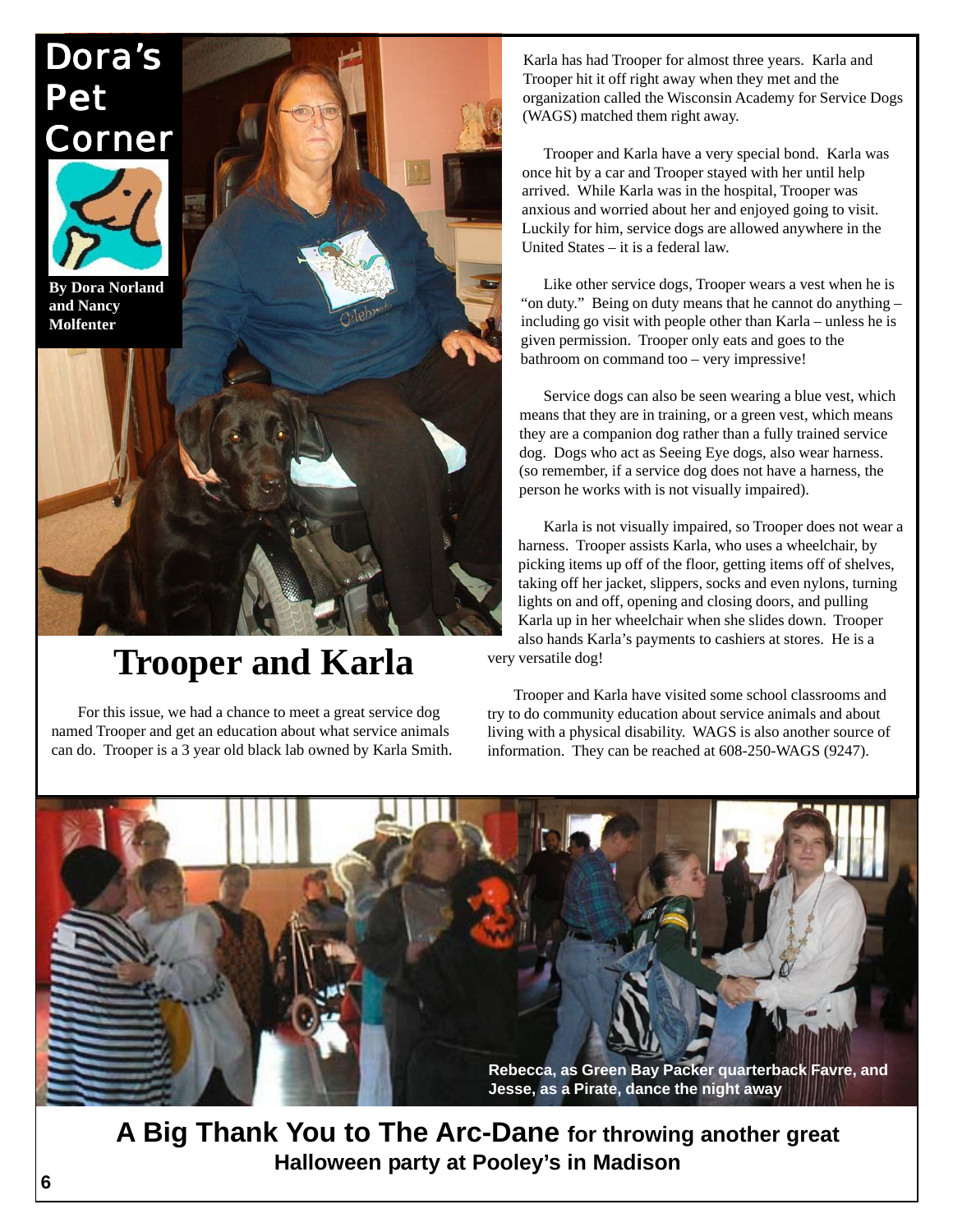# **Party Planning 101 Class Holds Fall Celebration**

**Courtney and Sharon at Planning Party 101**

> planned the party and had about twenty-five people come to a "Fall Celebration" at Olin Ave. The menu consisted of chili, cole slaw, apple dishes and a few other tasty treats. Everyone had a great time visiting with friends, playing bingo, listening to music and dancing. Hopefully everyone learned a little more about

planning their own party through the experience.

> **Look for another Party Planning 101 class in the Spring Training catalogue if you are interested in learning about party planning and helping to host a party.**

**By Katy Wefel and Jodi Hansen**

Five self-advocates gathered in September and October to learn how to plan a party. The training covered things like setting a date

and time, planning a menu, thinking about the music and

getting out the invitations.

games, choosing decorations and

The group of five self-advocates

#### **Jailbirds, clowns, and warewolves gathered for**

the Catholic Charities Support Broker Program Halloween Party. It was an evening full of good food and dancing.

The special guest emcee, Eric Miller, really kept the groove going with a mix of Halloween music and top hits. About 130 consumers, support staff and family dressed up for the celebration. We think everyone there would agree it was a great opportunity to get together with friends and meet new people.

Thanks to a grant from the Alliant Energy Foundation and Eric Miller for being the emcee, our Halloween Party was a huge success.

# **Catholic Charities Support Broker Program** HALLOWEEN PARTY

**Dancing at the Class Party**

avajo

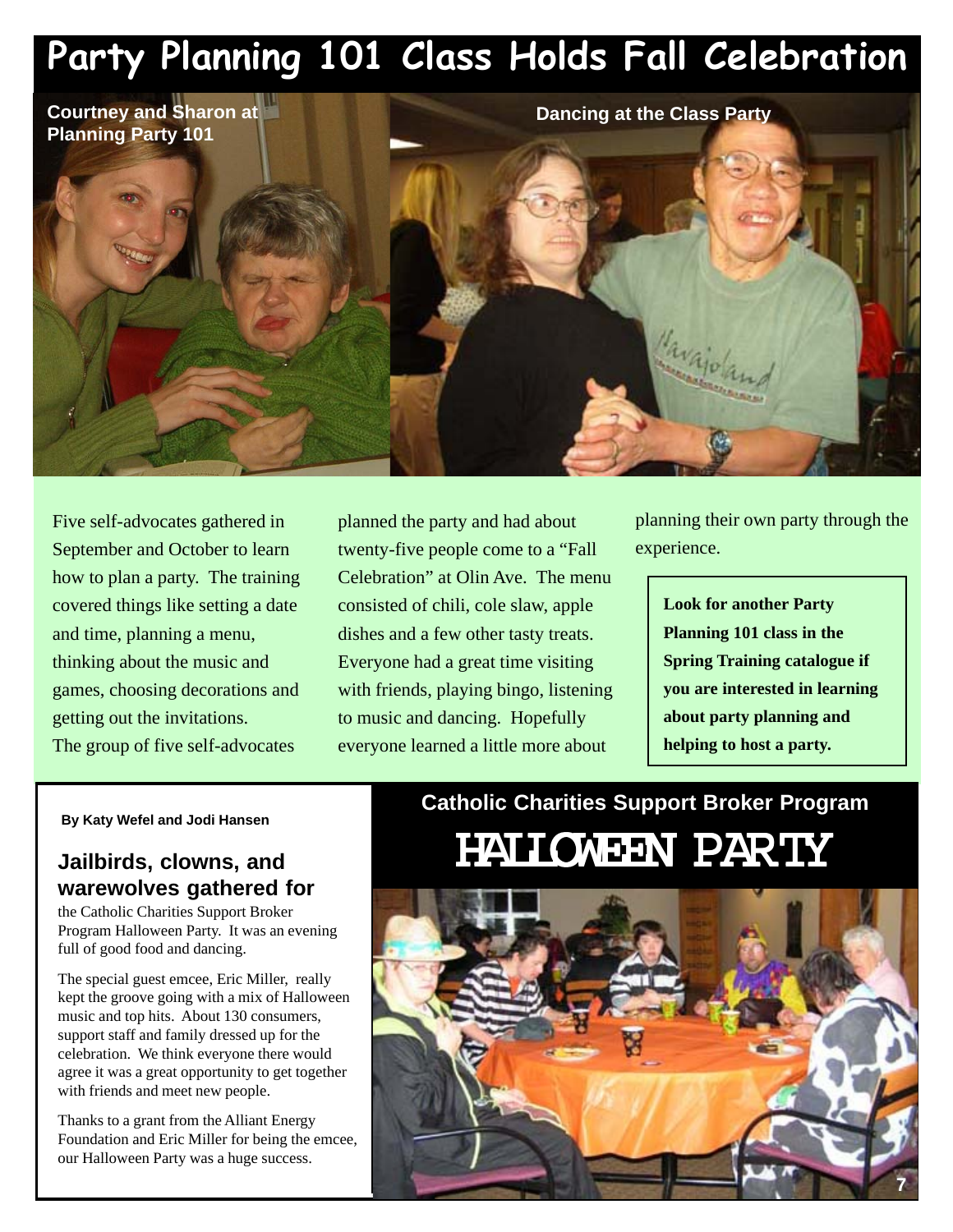# VSA Arts of Wisconsin

### is pleased to introduce ...

# **Open Doors Studio** and **Our New Name**

An opportunity for up-and-coming artists with disabilities who are looking for a chance to create art in a supportive environment. Artists will have the chance to work on independent projects and collaborative works with the support and guidance of a professional artist/arts instructor.

#### **Program Goals:**

- **Create a sense of community** among artists with<br>disabilities living and working in Dane County disabilities living and working in Dane County
- **Increase professional development** opportunities for artists with disabilities by: artists with disabilities by:

**1)** providing access to new artistic techniques and processes;

**2)** developing collaborative practices;

**3)** garnering local recognition and visibility for shows and exhibitions; and

**4)** providing a peer artist network.

Heighten the awareness of the artistic accomplishments of artists with disabilities living in Dane County.

We want to increase everyone's awareness about what VSA stands for to make the final step away from "Very Special Arts".

### **Vision Strength Access Arts of Wisconsin**

- **V** ... **Vision** of an inclusive community
- **S** ... **Strength** of shared resources
- **A** ... **Access** to artistic excellence

More information and registration forms for the Spring can be found at www.vsawis.org and questions can be directed to Alexis London at (608) 241-2131 or alexis@vsawis.org.

# **SAVE THE DATE!**

# **Tuesday,** January 30<sup>th</sup>

**ForAnother Exciting INFOSHARE! WITH: David Hingsburger**

**Self-Advocates will have a chance to create their own Bill of Rights and Support Staff will have the opportunity to learn about Person-Centered Planning**

**Call 265-9440 x 440 to register**

# **Warm up to the sounds of the holiday season**

**with Ricardo Vasquez's new CD, "A Marimba Christmas"**



*To purchase your copy of the CD, contact:*  **Mary K. Vasquez 271-2042 Theresa Chard (UCP Broker) 273-8482 ext 309 Or Shannon Munn (Self Employment Coord.) 318-0700**

*CHOICES***, May 2005**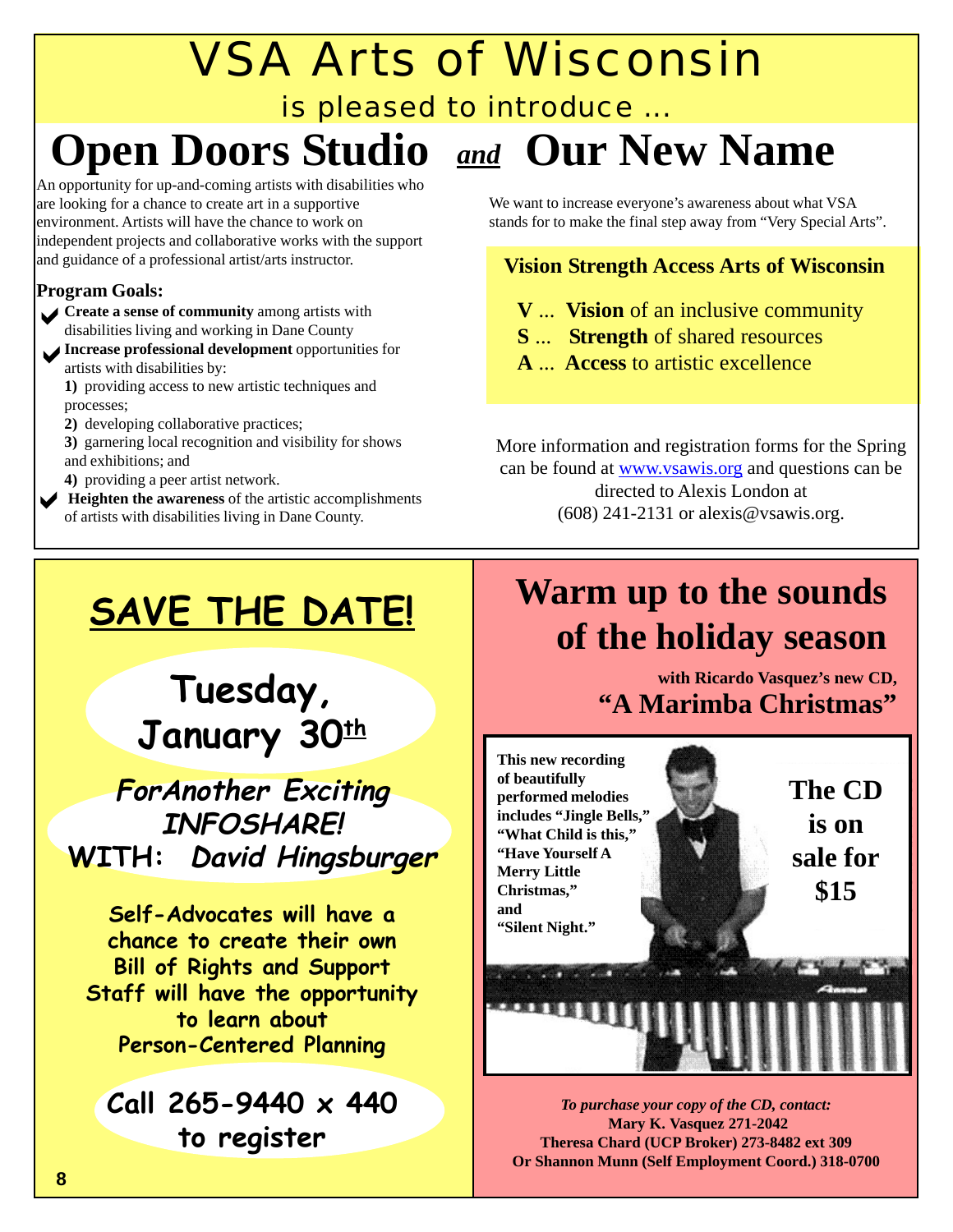# **Housemate Fair Proves Valuable and Fun**

On a gorgeous fall afternoon, September 26th to be exact, the first ever housemate fair was held at the Bishop O'Connor Center. Seventeen brave pioneers participated in this experiment that was loosely based on the concept of speeddating...a way to meet as many people as possible in a short period of time. The goal was to identify some matches in which two people decide they would like to get to know each other better. In this variation,

#### **By Duncan McNelly**

the object was to meet people who might be potential housemate matches. Of course, meeting people who might be interested in pursuing a friendship if not as house mates was actively encouraged.

By following a system of mathematical genius and beautiful symmetry, all participants had an opportunity

> to spend several minutes with everyone,

sometimes following a set of questions, but more often making it all up as they went along. Lively chatting filled the room as people went from table to table. At the end of each encounter, participants checked a box on a form next to the person's name indicating whether or not they were interested in following up with the person they just met as a potential housemate.



Whenever both people affirmed that indeed they were interested, a match was made and brokers were given the names to arrange follow-up meetings. Hopefully, we can report in future CHOICES issues on housemate matches that grew from the fair.

After the mingling, there was, of course, food and the opportunity to follow-up on earlier meetings with more leisurely conversation. There was unanimous agreement that this was a fun and valuable event that needs to be repeated.

### **EXPANDING CHOICE: ARC-Wi and INFOSHARE Hold Joint Conference**

The ARC Wisconsin Disability Association, Inc. 2006 Annual State Conference was held on Friday October 20<sup>th</sup> in collaboration with a Training and Consultation Infoshare Conference. The title of the conference was Expanding Choice. It was hosted by the ARC of Dane County, the Waisman Center, and Dane County Human Services. It was held on October 20<sup>th</sup> and 21<sup>st</sup> at the Madison Marriott West. The Keynote Speaker was Peter Leidy. Peter was followed by a

### **By Jeffrey Johnson**

production called "Acting Up" by Encore. After that there was breakout sessions on a variety of topics related to the provision of choice for people with disabilities. There were a lot of self-advocates involved in the day. Some helped with break-out sessions, some made announcements, some were in the Encore production and one woman, named Peggy Fleming, did a demonstration of the hip-hop class that she teaches as part of the Learning Together training series. I



went to a Consumer Choice panel comprised of Self Advocates. Creative Explorations in Art and Encore held other breakout sessions. The afternoon breakout sessions included the 5 Relationship Languages. There was also a Family Feud, Self-Advocates style, hosted by Jeffrey Johnson, Nancy Molfenter, Peter Leidy and Cindy Bentley. The afternoon Breakouts included Guardianship with Roy Froeming, WisPact with Kurt Siegel, and Transition in Dane County by Donna Winnick and Brandon Smith. Jim Hoegemeier gave a presentation on Family Care. The ARC- Wi held their Annual Meeting and Packer raffle drawing for the Packers/Lions game on December 18 in Green Bay. We had around 200 people there. There was also a silent auction and crafts sales. It was a great day!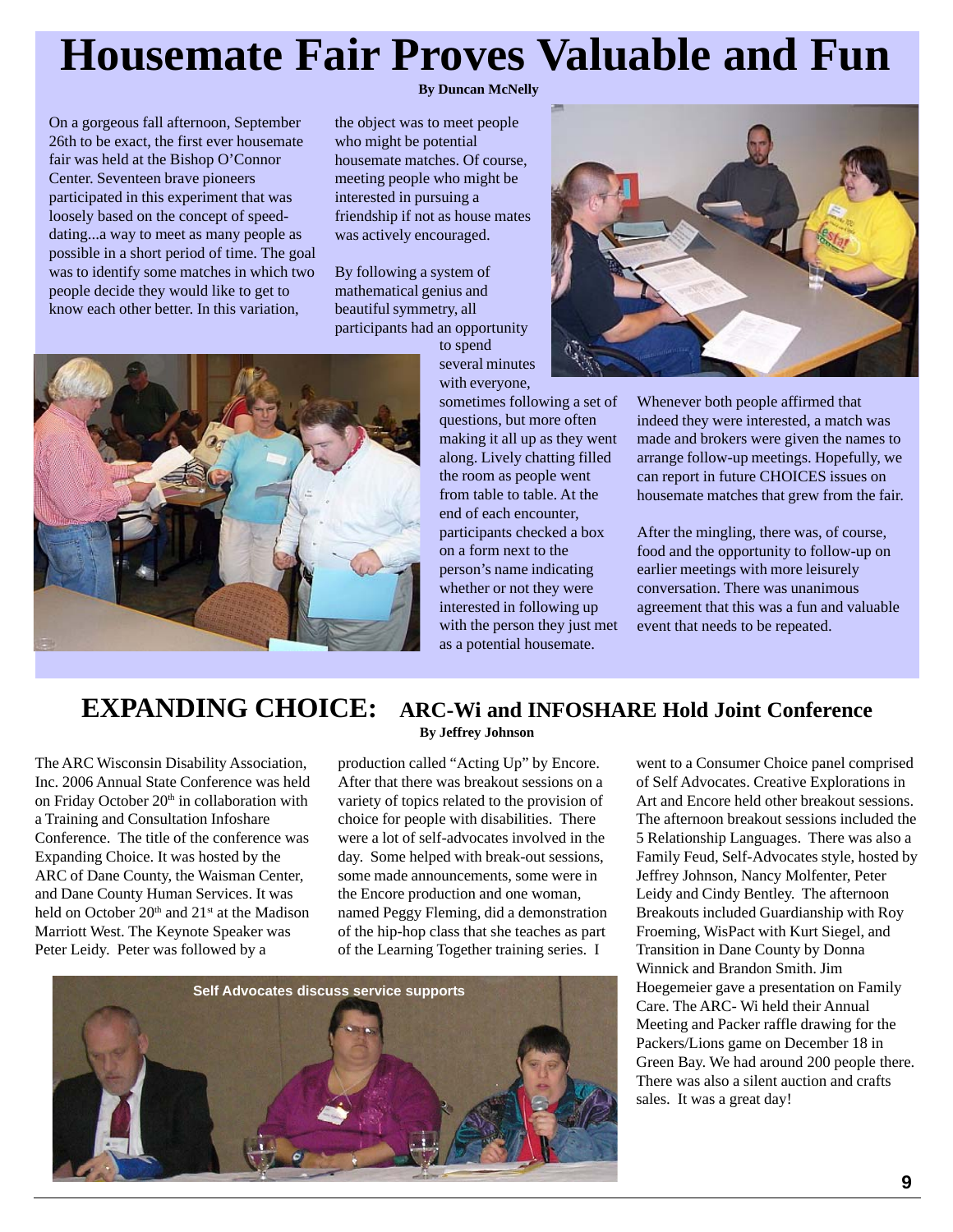# **Sue Says...**

Hello, I'm Sue and I want to tell you what I found to help me not be depressed is exercise. I have an exercise room close to where I live. When I first started, I noticed how much it helps my mood and anxiety. In the winter it really helps calm my winter depression.

I have seasonal lights too but the exercise is the real thing that does it. My staff has noticed me calmer and less anxious. I just love how much better I feel. I exercise for an hour each day.

Now, more of you who have the winter blues and everyone else, I encourage you to start exercise. It is



by Susan Helgesen

good for your mental health, physical health, helps stay in shape, control

your eating and take off weight. I recommend people exercise. It sure helps my mood.

**Sooth Your Anxiety and Winter**

**Blues with Exercise**

About two years ago I told you about how my dream about owning a condominium came true. One thing I like about it is having an exercise room close by with treadmills and bikes and other equipment. I also do stretches. Those are very important. I am so glad to have an exercise room where I live.

# **UK Visitors Explore Support Brokering**

A movement is growing across the ocean in the United Kingdom to introduce something like support brokering into their system of service delivery for people with disabilities. In late

October, two visitors from the UK (Mark and Nichola) were in Madison to find out more about how support brokering works here. Four selfadvocates from Dane County met with Mark and Nichola to share their thoughts on the subject. Dan R., Jeffrey J., **10**

Lenore R. and Kristen K. all expressed their belief that support brokers have helped them to get the services they want and need – and that it is important to have someone to help who is not

working for an agency that provides the direct supports. Jeffrey, Dan and Lenore may even get to be part of an informational film being produced on the subject. Pretty exciting stuff!

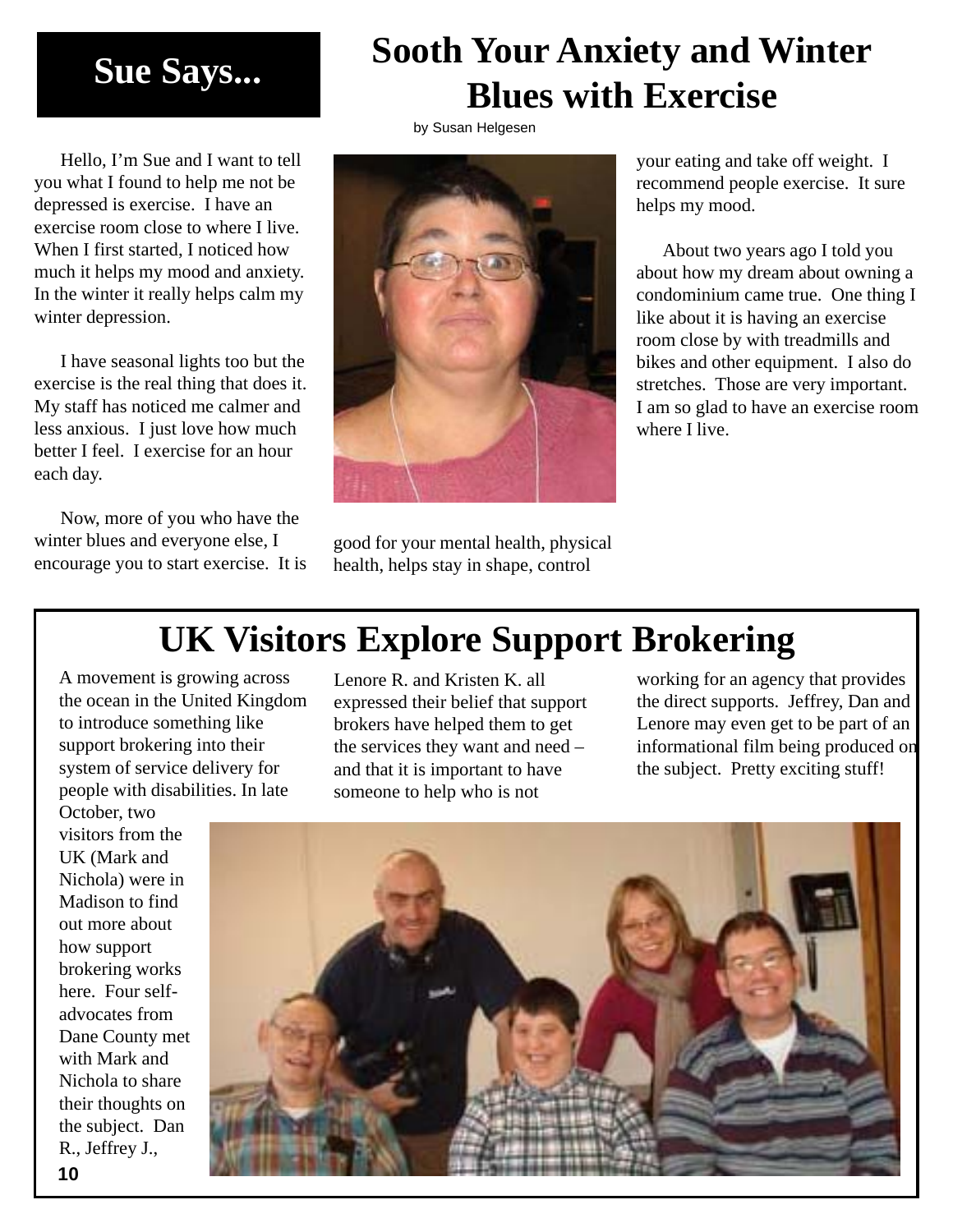

Barry K. - I want to spend Hanukka with my family - my nieces and nephews.



Cindy B. - I would like for all children to have a gift and for all children with special needs to be adopted. Plus, I would like better transportation and the game, "Apples to Apples".

# **What is on your holiday wish list this year?**



David K. - Some kind of game.



Lisa M. - Some time off!



Jennifer K. - A wheeled backpack for school.

# ON THE **STREET** INTERVIEWS

by Nancy Molfenter